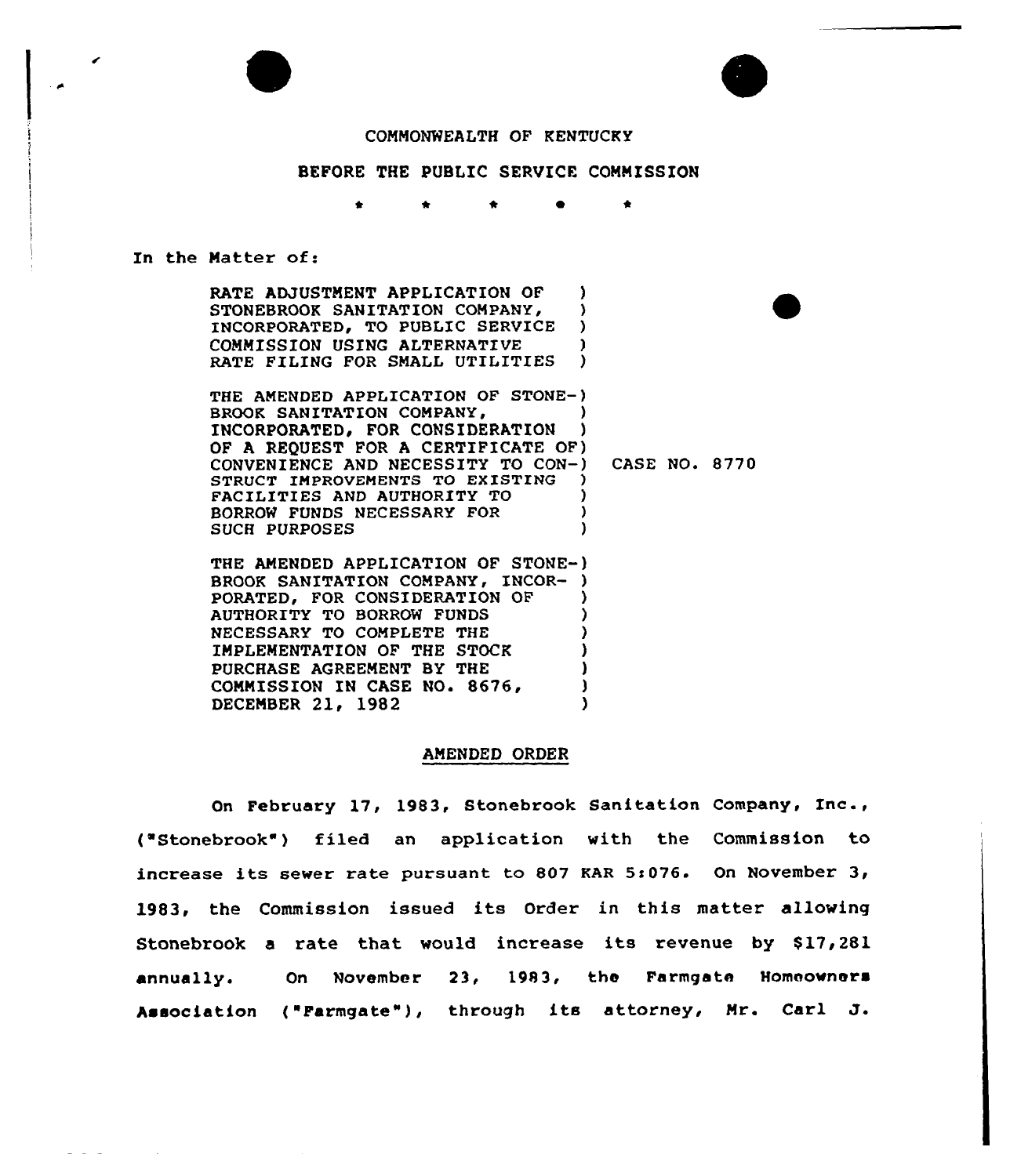Bensinger, filed its petition for rehearing to reconsider certain items allowed by the Commission in its rate Order. On December 14, 1983, the Commission issued its Order allowing a rehearing limited to the issue of depreciation expense and related plant only, which was heard in the Commission's offices on January 31, 1984.

Counsel for Stonebrook objected to several exhibits proffered by Farmgate. The objection that exhibits one and two were incomplete was satisfied by substitution of the complete documents. The objection that the exhibits were not prepared by the current owner of Stonebrook is without merit. Both exhibits, the Annual Report and federal tax return, were submitted as part of Stonebrook's previous rate case, Case Number 7307. Farmgate relied on these exhibits to justify cextain costs associated with the treatment plant. Stonebrook had the same opportunity to use those documents to substantiate its position, or to prove the contents of the exhibits erroneous or misleading. It did neither. The documents standing alone merely represent the records of the regulated enterprise which are available to either party for use in presentation of its position. For these reasons, the objections by Stonebrook to Farmgate's exhibits are overruled.

### DISCUSSION

During the hearing of January 31, 1984, Mr. Carl Bensinger, at .orney for Farmgate, introduced as an intervenor witness, Mr. Noble Rye, Certified Public Accountant. Mr. Rye contended that the Public Service Commission erred in its calculation of

 $-2-$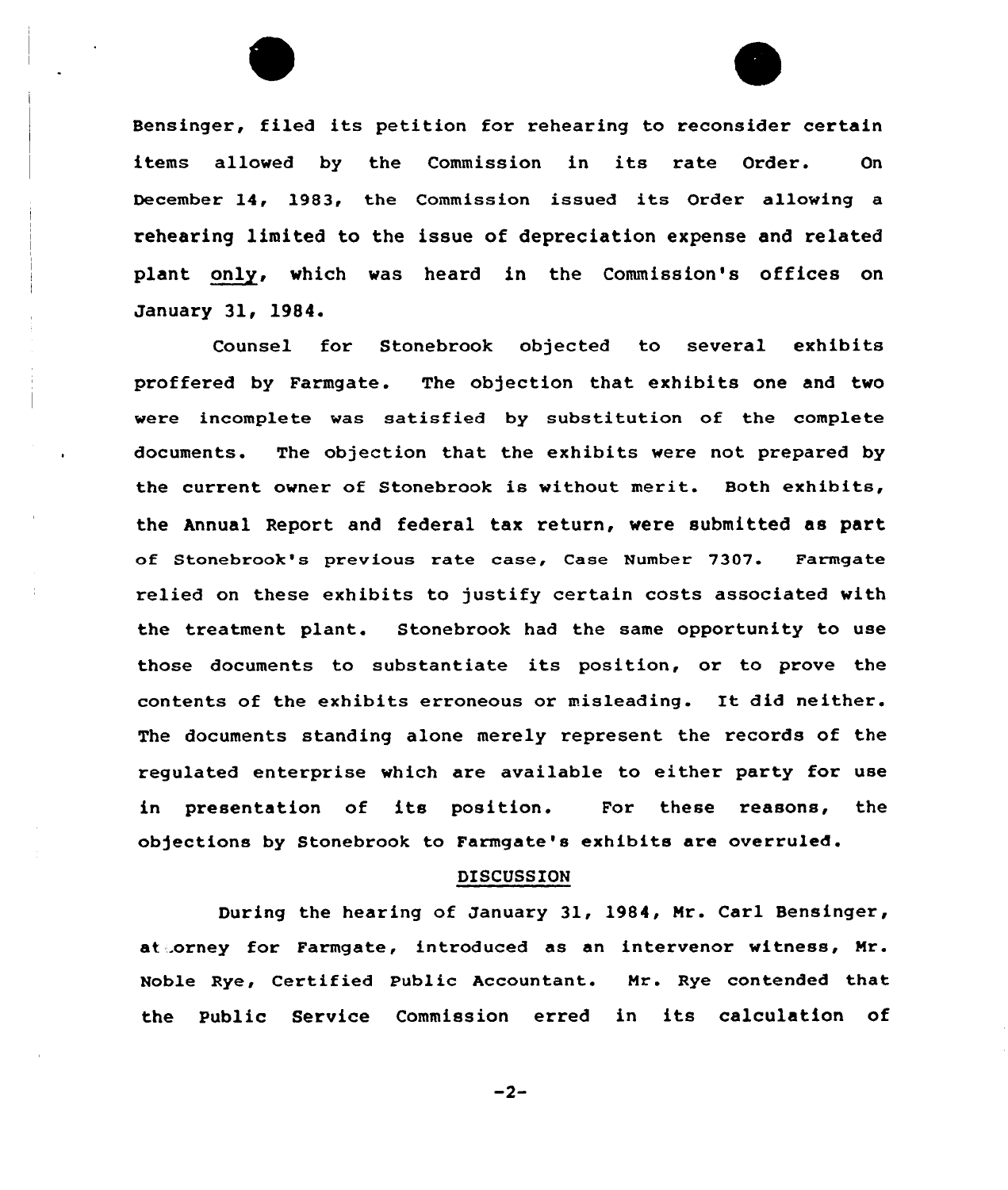depreciation expense by amortizing the purchase price of \$124,497 over a 10-year period. The basis of Mr. Rye's computation was the three segments of the gross plant in service appearing on a balance sheet. dated September 30, 1978, which had been an exhibit in Stonebrook's previous rate case before this Commission. Mr. Rye's calculation resulted in adjusted depreciation expense of  $$5,460<sup>1</sup>$  as compared to original depreciation expense of \$12,450. Mr. Rye also introduced as a part of his testimony excerpts from the American Institute of CPA's Professional Standards which would substantiate his method of allocation based on a lump sum purchase price method.

In response to Mr. Rye's testimony concerning his method of allocating the purchase price of 8124,497 resulting in adjusted

| Per September 30, 1978 Balance Sheet | Original                                                                                                                                                              | Percent       |
|--------------------------------------|-----------------------------------------------------------------------------------------------------------------------------------------------------------------------|---------------|
|                                      | Cost                                                                                                                                                                  | Of Total      |
|                                      | \$7,065                                                                                                                                                               | $1.3$ 8       |
|                                      | 341,017                                                                                                                                                               | 62.978        |
|                                      |                                                                                                                                                                       | 14.29%        |
|                                      | 116,093                                                                                                                                                               | 21.44         |
|                                      | 5541,571                                                                                                                                                              | 100.          |
|                                      |                                                                                                                                                                       |               |
| Cost                                 | Life                                                                                                                                                                  | Depr. Expense |
| \$1,618                              | $-0-$                                                                                                                                                                 | \$.<br>$-0-$  |
| 78,396                               | 30                                                                                                                                                                    | 2,613         |
| 17,791                               | 10                                                                                                                                                                    | 1,779         |
| 26,692                               | 25                                                                                                                                                                    | 1,068         |
| \$124,497                            |                                                                                                                                                                       | 5,460         |
|                                      | Collection Sewer Lines<br>Sewer Treatment Plant:<br>Plant Structure (60%)<br>Total Gross Plant in Service<br>Allocation of Purchase Price:<br>62.97% Collection Lines | 77,396        |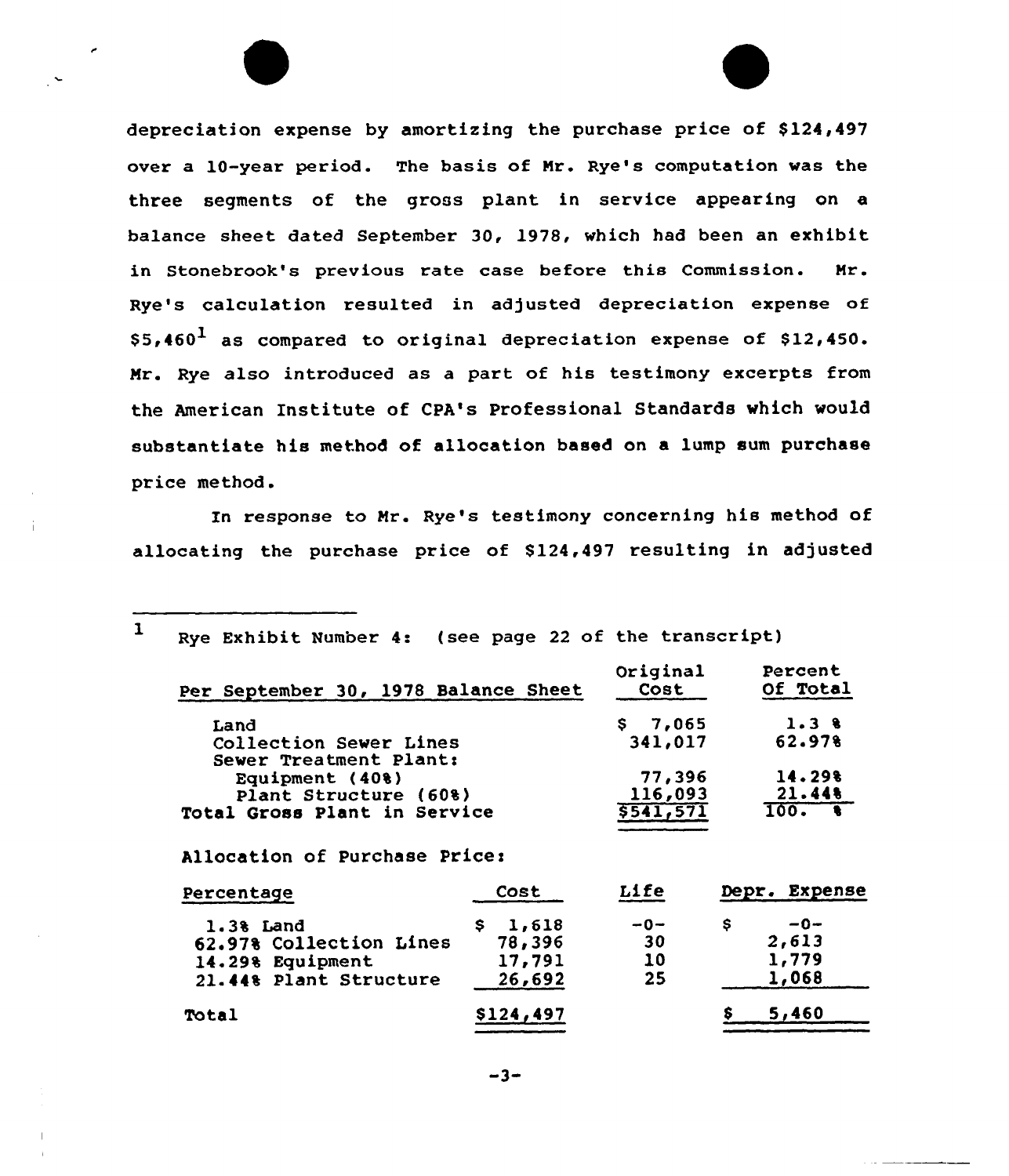depreciation expense of \$5,460, Mr. Spalding, attorney for Stonebrook, through cross-examination and his closing remarks made the point that there were several methods of making the allocation other than the method used by Mr. Rye. Moreover, Mr. Spalding also mentioned that the Commission in Stonebrook's opinion had erred in its computation of depreciation expense found reasonable in its earlier Order in this case entered November 3, 1983, in which the Commission used a 10-year period of amortization of the purchase price instead of the 5-year period as originally pxoposed by Stonebrook. Stonebrook neithex presented a witness on rehearing nor proffered another alternative method of allocation (other than the original 5-year amortization of total purchase price) to xefute Mr. Rye's testimony.

### **SUMMARY**

The Commission, after considexation of the evidence of record and being advised, is of the opinion and finds that:

l. The computation of depreciation expense, as made by Mr. Rye, is based on sound accounting principles and should be accepted fox rate-making purposes.

2. The Commission's Order of November 3, 1983, should be modified to reflect a reduction in depreciation expense of \$6,990.

3. The rate in the Commission's Order entered November 3, 1983, should be modified by the rate in Appendix <sup>A</sup> of this Order to reflect a reduction in annual revenues of  $$8,158^2$  based on the adjustment in Finding No. 1 and making the proper adjustments for

<sup>2</sup>  $$41,954 \div 88$  percent +  $$6,088 = $53,763 - $61,921 = $(8,158)$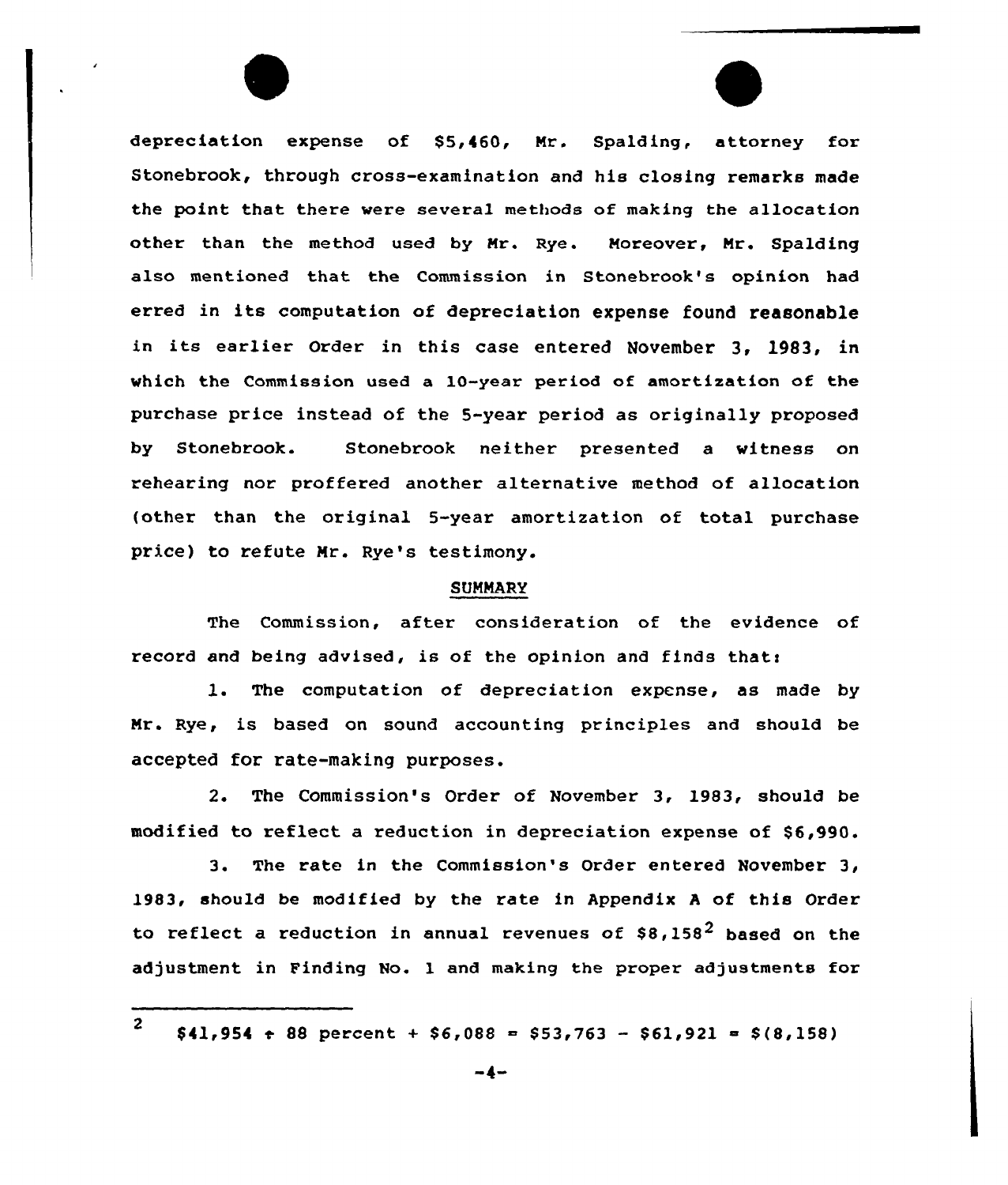



the operating ratio of 88 percent, Louisville Water Company charges and for Kentucky and Jefferson County, Kentucky, income taxes.

IT IS THEREFORE ORDERED that the Commission's Order entered November 3, 1983, be and it hereby is modified in accordance with Findings No. 1 and <sup>2</sup> and affirmed in all other respects.

IT IS FURTHER ORDERED that the rate in Appendix A be and it hereby is approved for service rendered by Stonebrook on and after the date of this Order.

IT IS FURTHER ORDERED that within 30 days of the date of this Order, Stonebrook shall file with the Commission its tariff sheets setting out the rate approved herein.

Done at Frankfort, Kentucky, this 8th day of May, 1984.

PUBLIC SERVICE COMMISSION

 $\overline{CKa}$  $\overrightarrow{r}$ Vfce Chairman (

Commiss:

ATTEST:

**Secretary**